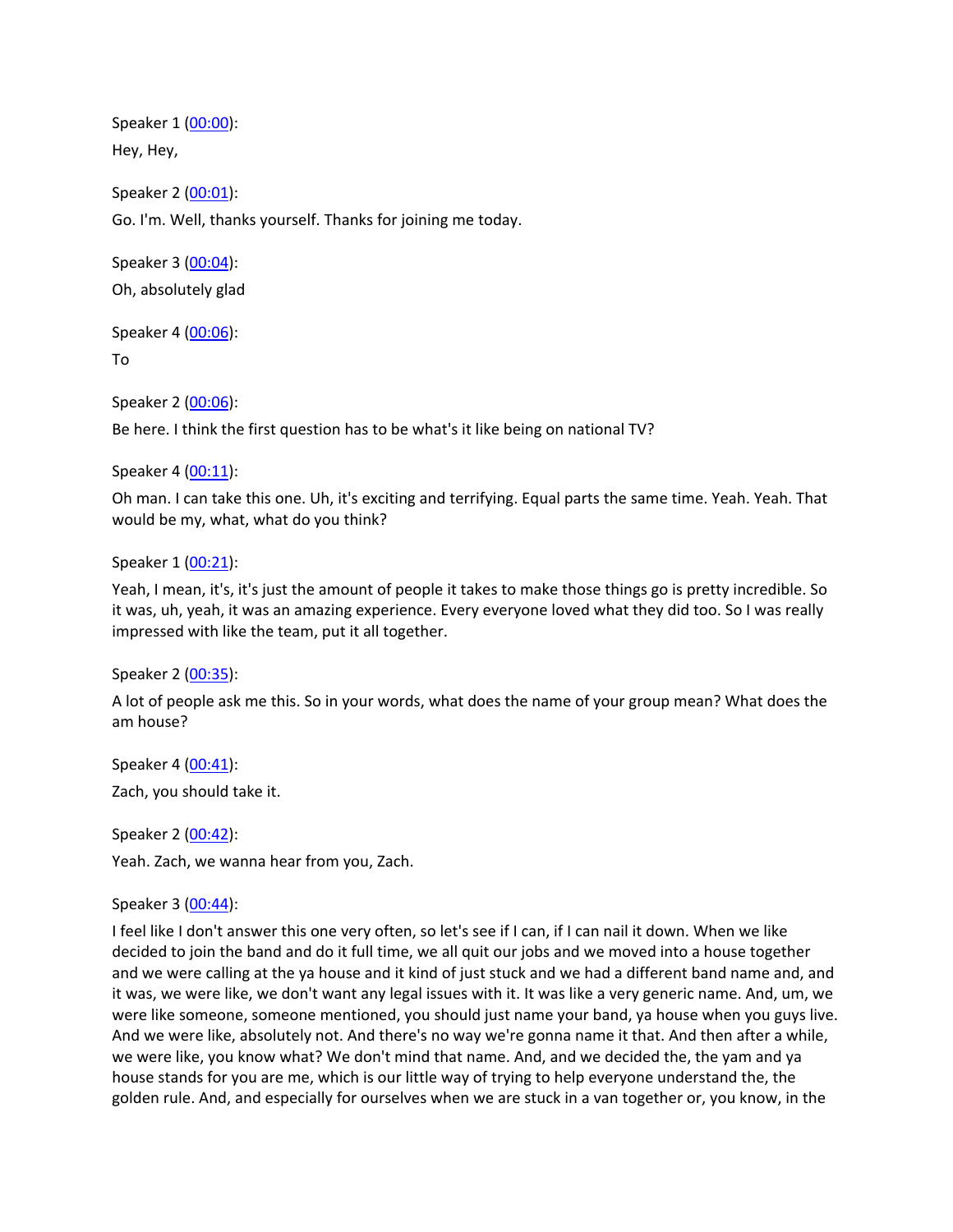same hotel room that, um, just to treat everyone well and to, to treat everyone how we wanna be treated. And I think it helps, honestly, when we're just on the road for three months and sometimes we can get under each other's skin, but it always helps us like go back to center and, and really center ourselves on what's important.

Speaker 4 ([01:47](https://www.temi.com/editor/t/JvmGCAF9b7kNVBaebp_KftZfO4-XceVCkBVEuanmXb_WpyAUrjuzM2__W5uyXJ-5ReiM1M-ffwCj26_PToAjK0K7iHQ?loadFrom=DocumentDeeplink&ts=107.17)):

The whole world could go, could use like a kindergarten lesson right now on how to treat other people.

Speaker 2 ([01:52](https://www.temi.com/editor/t/JvmGCAF9b7kNVBaebp_KftZfO4-XceVCkBVEuanmXb_WpyAUrjuzM2__W5uyXJ-5ReiM1M-ffwCj26_PToAjK0K7iHQ?loadFrom=DocumentDeeplink&ts=112.46)):

Well, you've heard about the, uh, California kindergarteners, haven't you, there's a hotline you can call where if you need just a pep talk, hit five for kindergartners and they say good things to you. Yeah. Open

Speaker 4 ([02:03](https://www.temi.com/editor/t/JvmGCAF9b7kNVBaebp_KftZfO4-XceVCkBVEuanmXb_WpyAUrjuzM2__W5uyXJ-5ReiM1M-ffwCj26_PToAjK0K7iHQ?loadFrom=DocumentDeeplink&ts=123.38)): Into the public. Yep. Can

Speaker 2 ([02:04](https://www.temi.com/editor/t/JvmGCAF9b7kNVBaebp_KftZfO4-XceVCkBVEuanmXb_WpyAUrjuzM2__W5uyXJ-5ReiM1M-ffwCj26_PToAjK0K7iHQ?loadFrom=DocumentDeeplink&ts=124.42)): Anybody do it? It's like a little class project. They're all doing.

Speaker 4 ([02:08](https://www.temi.com/editor/t/JvmGCAF9b7kNVBaebp_KftZfO4-XceVCkBVEuanmXb_WpyAUrjuzM2__W5uyXJ-5ReiM1M-ffwCj26_PToAjK0K7iHQ?loadFrom=DocumentDeeplink&ts=128.06)): Wow. That's brilliant.

Speaker 1 ([02:09](https://www.temi.com/editor/t/JvmGCAF9b7kNVBaebp_KftZfO4-XceVCkBVEuanmXb_WpyAUrjuzM2__W5uyXJ-5ReiM1M-ffwCj26_PToAjK0K7iHQ?loadFrom=DocumentDeeplink&ts=129.34)):

I, I think I saw Andy Gramer post about that.

Speaker 2 ([02:12](https://www.temi.com/editor/t/JvmGCAF9b7kNVBaebp_KftZfO4-XceVCkBVEuanmXb_WpyAUrjuzM2__W5uyXJ-5ReiM1M-ffwCj26_PToAjK0K7iHQ?loadFrom=DocumentDeeplink&ts=132.37)):

It's pretty great. Hey, it's all, you know, that's what we need. Right. We need more people being more positive, which, which I've heard about. Y'all you're such nice guys. There has to be some sort of nonprofit or something that the band supports

Speaker 4 ([02:24](https://www.temi.com/editor/t/JvmGCAF9b7kNVBaebp_KftZfO4-XceVCkBVEuanmXb_WpyAUrjuzM2__W5uyXJ-5ReiM1M-ffwCj26_PToAjK0K7iHQ?loadFrom=DocumentDeeplink&ts=144.27)):

As a band. We, we, the one thing we've tried to consistently do is give back to our hometown of Hudson, which is funny. Don't don't tell the TV show, know the TV show knows are from Hudson. Yeah. Um, but we, there's a, there's a group called river valley charities that is just geared towards, um, kind of tackling food insecurity within the St. Croix valley, which be all the way over to Stillwater, Minnesota, right. Or Hudson, or, you know, just that kind of whole area, which I think the assumption is that, you know, it is definitely a, a slightly, you know, healthy income level area, but there actually is more food insecurity than I think a lot of people realize. So they've set up some really good, um, like backpack programs at the schools for kids that come to school, they, they can have backpacks full of canned goods and things to bring home and some groceries and stuff. Um, that's one consistent group that we've worked with, but in general, we just try to, uh, you know, keep our eyes open to people that are doing, uh, the best work, the most important work and just shine, whatever spotlight we have on them and throw our support that way. But river valley charity's been a semi consistent one.

## Speaker 2 ([03:28](https://www.temi.com/editor/t/JvmGCAF9b7kNVBaebp_KftZfO4-XceVCkBVEuanmXb_WpyAUrjuzM2__W5uyXJ-5ReiM1M-ffwCj26_PToAjK0K7iHQ?loadFrom=DocumentDeeplink&ts=208.45)):

So Seth, did you just have a baby or are you waiting for the baby to arrive?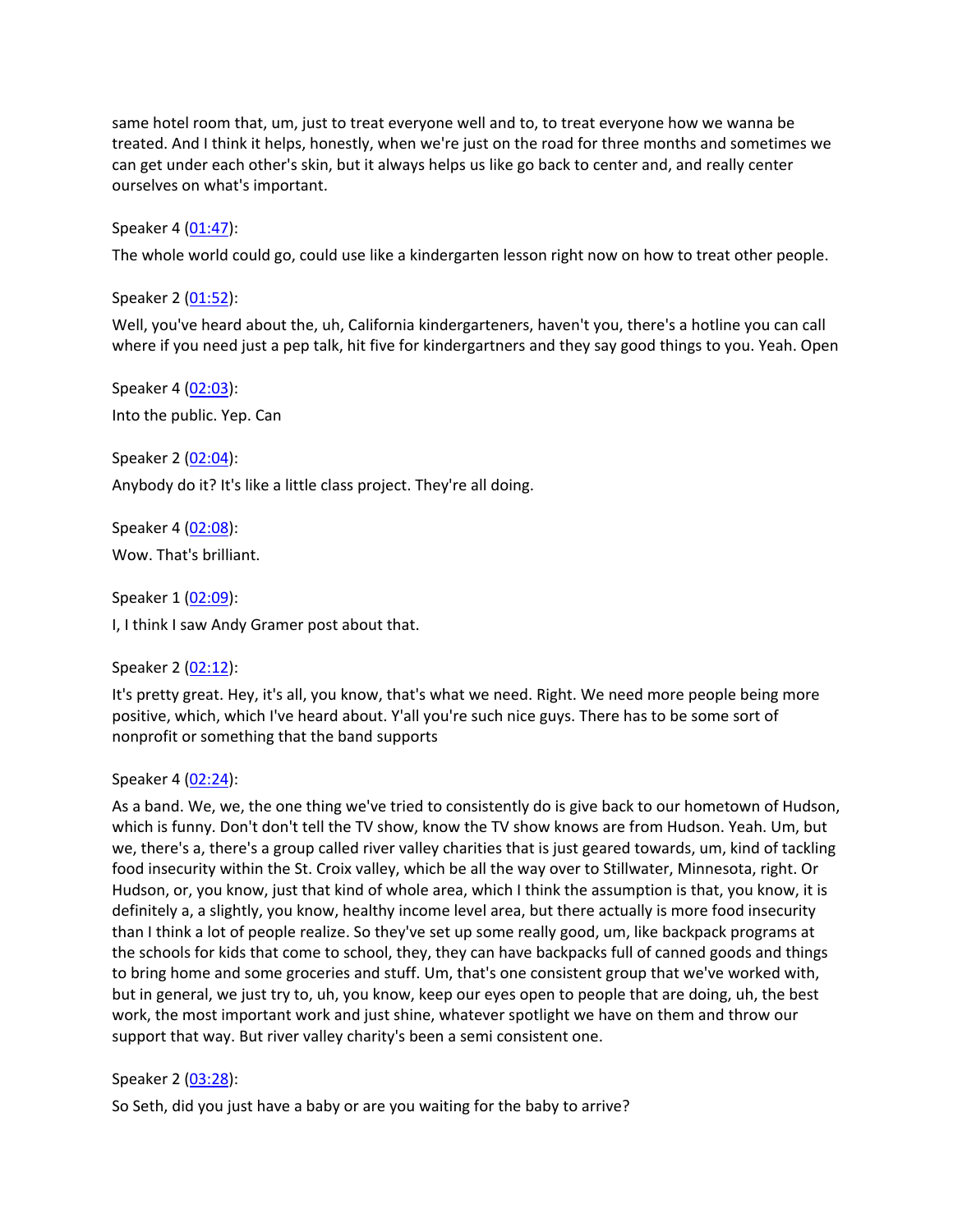Speaker 1 ([03:32](https://www.temi.com/editor/t/JvmGCAF9b7kNVBaebp_KftZfO4-XceVCkBVEuanmXb_WpyAUrjuzM2__W5uyXJ-5ReiM1M-ffwCj26_PToAjK0K7iHQ?loadFrom=DocumentDeeplink&ts=212.43)):

I had just had a baby, uh, actually eight weeks ago yesterday. Lawrence is the one that's on baby watch right

Speaker 2 ([03:39](https://www.temi.com/editor/t/JvmGCAF9b7kNVBaebp_KftZfO4-XceVCkBVEuanmXb_WpyAUrjuzM2__W5uyXJ-5ReiM1M-ffwCj26_PToAjK0K7iHQ?loadFrom=DocumentDeeplink&ts=219.54)):

Now. Yeah. Weren't you a little worried, you know, going out to Cal LA, maybe the baby comes early.

Speaker 4 ([03:44](https://www.temi.com/editor/t/JvmGCAF9b7kNVBaebp_KftZfO4-XceVCkBVEuanmXb_WpyAUrjuzM2__W5uyXJ-5ReiM1M-ffwCj26_PToAjK0K7iHQ?loadFrom=DocumentDeeplink&ts=224.25)):

Yeah. I was, I, I was definitely, uh, hoping and praying that, uh, my unborn child would, would stay put, uh, in my wife's belly for a little bit longer. We actually, I got back last night and, uh, we, we, my wife, we thought her water broke last because some stuff was happening. And so we actually spent last night in the hospital, her water did not break, but it was really funny timing. It was like, the kid was like, all right, you're back. I'm coming out now. But anyways, so we're, we're definitely on high alert watch mode right now, which is crazy. Did

Speaker 2 ([04:14](https://www.temi.com/editor/t/JvmGCAF9b7kNVBaebp_KftZfO4-XceVCkBVEuanmXb_WpyAUrjuzM2__W5uyXJ-5ReiM1M-ffwCj26_PToAjK0K7iHQ?loadFrom=DocumentDeeplink&ts=254.89)):

You buy a little in-home trampoline so she can really work on it?

Speaker 4 ([04:18](https://www.temi.com/editor/t/JvmGCAF9b7kNVBaebp_KftZfO4-XceVCkBVEuanmXb_WpyAUrjuzM2__W5uyXJ-5ReiM1M-ffwCj26_PToAjK0K7iHQ?loadFrom=DocumentDeeplink&ts=258.6)):

Yeah, no, the opposite. We're just having her like lay back and keep her feet up. Make sure that baby doesn't leave for the next cause we still gotta go back to LA. I think we leave Sunday and we come back Tuesday and Kayla's actually scheduled for a C-section on Wednesday morning. So I get back from Los Angeles, Tuesday. So life's coming at me very fast right now, James.

Speaker 2 ([04:38](https://www.temi.com/editor/t/JvmGCAF9b7kNVBaebp_KftZfO4-XceVCkBVEuanmXb_WpyAUrjuzM2__W5uyXJ-5ReiM1M-ffwCj26_PToAjK0K7iHQ?loadFrom=DocumentDeeplink&ts=278.23)): It's your first child.

Speaker 4 ([04:39](https://www.temi.com/editor/t/JvmGCAF9b7kNVBaebp_KftZfO4-XceVCkBVEuanmXb_WpyAUrjuzM2__W5uyXJ-5ReiM1M-ffwCj26_PToAjK0K7iHQ?loadFrom=DocumentDeeplink&ts=279.31)): Yeah, definitely.

Speaker 2 ([04:40](https://www.temi.com/editor/t/JvmGCAF9b7kNVBaebp_KftZfO4-XceVCkBVEuanmXb_WpyAUrjuzM2__W5uyXJ-5ReiM1M-ffwCj26_PToAjK0K7iHQ?loadFrom=DocumentDeeplink&ts=280.08)):

That's even been greater then. That's just, that's so exciting. I'm real happy for you.

Speaker 4 ([04:44](https://www.temi.com/editor/t/JvmGCAF9b7kNVBaebp_KftZfO4-XceVCkBVEuanmXb_WpyAUrjuzM2__W5uyXJ-5ReiM1M-ffwCj26_PToAjK0K7iHQ?loadFrom=DocumentDeeplink&ts=284.27)):

I, I just, yeah, I feel like I'm drinking out of a fire hose right now of life experiences.

Speaker 2 ([04:48](https://www.temi.com/editor/t/JvmGCAF9b7kNVBaebp_KftZfO4-XceVCkBVEuanmXb_WpyAUrjuzM2__W5uyXJ-5ReiM1M-ffwCj26_PToAjK0K7iHQ?loadFrom=DocumentDeeplink&ts=288.78)):

What can you tell me about Michael Bolton? So what's,

Speaker 4 ([04:50](https://www.temi.com/editor/t/JvmGCAF9b7kNVBaebp_KftZfO4-XceVCkBVEuanmXb_WpyAUrjuzM2__W5uyXJ-5ReiM1M-ffwCj26_PToAjK0K7iHQ?loadFrom=DocumentDeeplink&ts=290.83)):

I like that he doesn't seem to take himself too seriously. He

Speaker 3 ([04:53](https://www.temi.com/editor/t/JvmGCAF9b7kNVBaebp_KftZfO4-XceVCkBVEuanmXb_WpyAUrjuzM2__W5uyXJ-5ReiM1M-ffwCj26_PToAjK0K7iHQ?loadFrom=DocumentDeeplink&ts=293.95)):